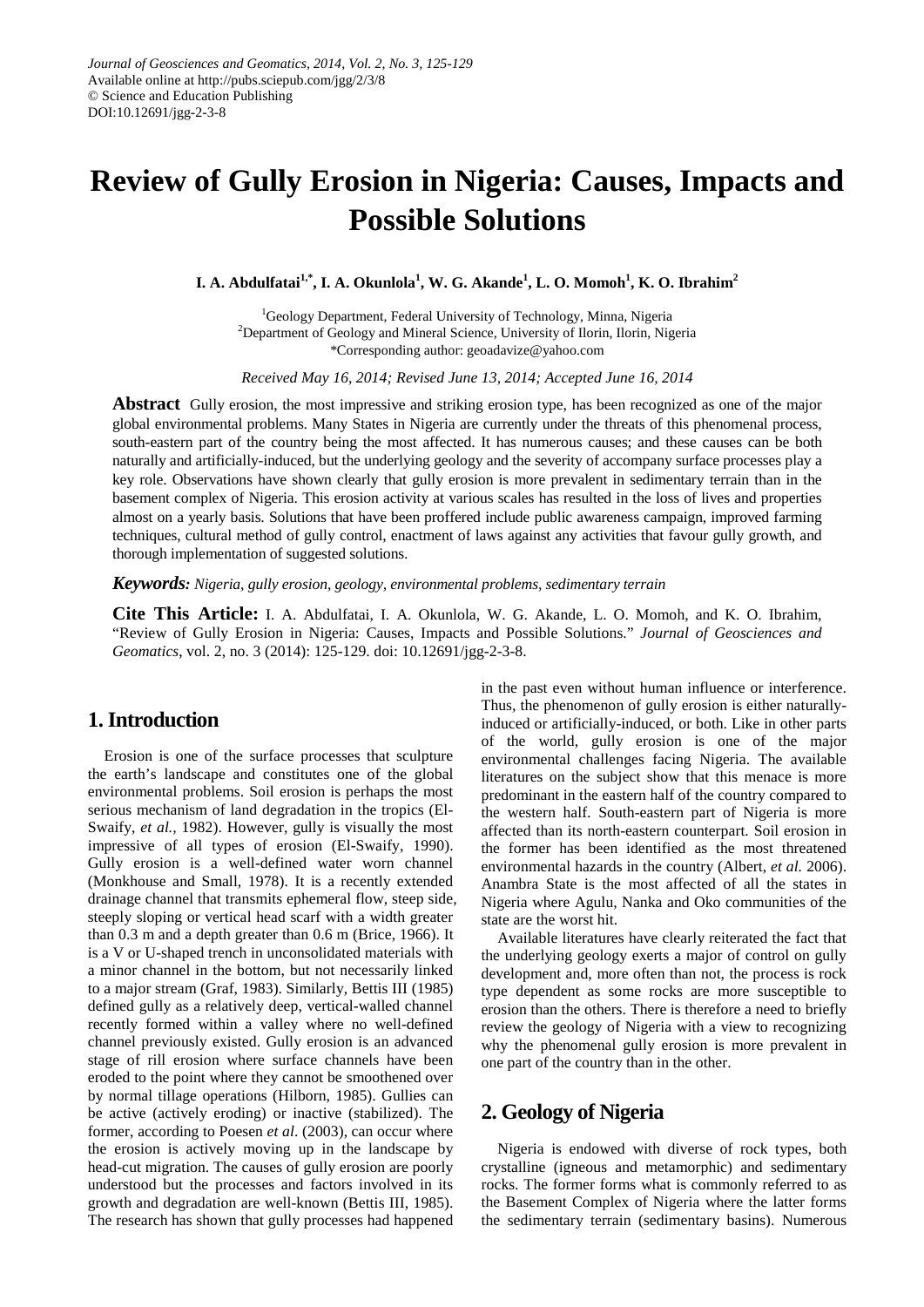workers have worked extensively on different aspects of these rocks and only the key authors will be cited in this paper.

#### **2.1. The Basement Complex**

The Basement Complex of Nigeria is made up of crystalline (igneous and metamorphic) rocks which are sometimes referred to as hard rocks. The Nigeria basement is part of pan-African mobile belt and it is located between Congo and West African cratons. The Basement Complex rocks are exposed in almost equal proportion as the Nigerian sedimentary basins, thus covering nearly half of the total surface area of the country. Thus, because of its diverse nature and areal extent, various researchers have concentrated and worked on different parts of the country where the basement outcrops. For instance, McCurry (1976) reviewed the geology of the northern Nigeria and he divided the Paleozoic and Precambrian rocks of the region into four major groups namely:

i) The Basement Complex (*sensu stricto*), otherwise referred to as Older Metasediments

- ii) Younger Metasediments
- iii) The Older Granite Series
- iv) Volcanic Rocks.

<span id="page-1-0"></span>Later work by Ajibade *et al.* (1987) resulted in the subdivision of the basement complex rocks of Nigeria into four blocks as follows:

- a. The North-Western Basement Complex
- b. The North-Central Basement Complex
- c. The South-West Basement Complex
- d. The Eastern Basement Complex.

Similarly, Rahaman (1976) reviewed the basement geology of the south-western Nigeria and he summarised the Precambrian rocks of the region into five major groups, namely:

i) Migmatite-gneiss complex which comprises biotite and biotite hornblende gneisses, quartzites and quartz schist and small lenses of calc-silicate rocks.

ii) Slightly migmatised to unmigmatised paraschists and metaigneous rocks which consist of pelitic schists, quartzites, amphibolites, talcose rocks, metaconglomerates, marbles and calc-silicate rocks. iii) Charnochitic rocks

iv) Older Granites which comprise rocks varying in composition from granodiorite to true granites and potassic syenites.

v) Unmetamorphosed dolerite dykes believed to be the youngest.

The mode of occurrences, evolution, tectonic and geological history, and phases of metamorphism, deformation (folding) and igneous activity (igneous intrusions) of these basement rocks have been discussed extensively by Rahaman (1996) and other studies.

#### **2.2. The Sedimentary Basins**



**Figure 1.** Geological Map of Nigeria (Obaje, 2009)

The sedimentary basin consists of sedimentary rocks which were derived from pre-existing rocks (igneous or metamorphic rocks, or even sedimentary rocks) deposited

within the depressions in the crust of the Earth's surface. The Nigerian sedimentary basins [\(Figure 1\)](#page-1-0), like the Basement Complex, cover roughly fifty percent of the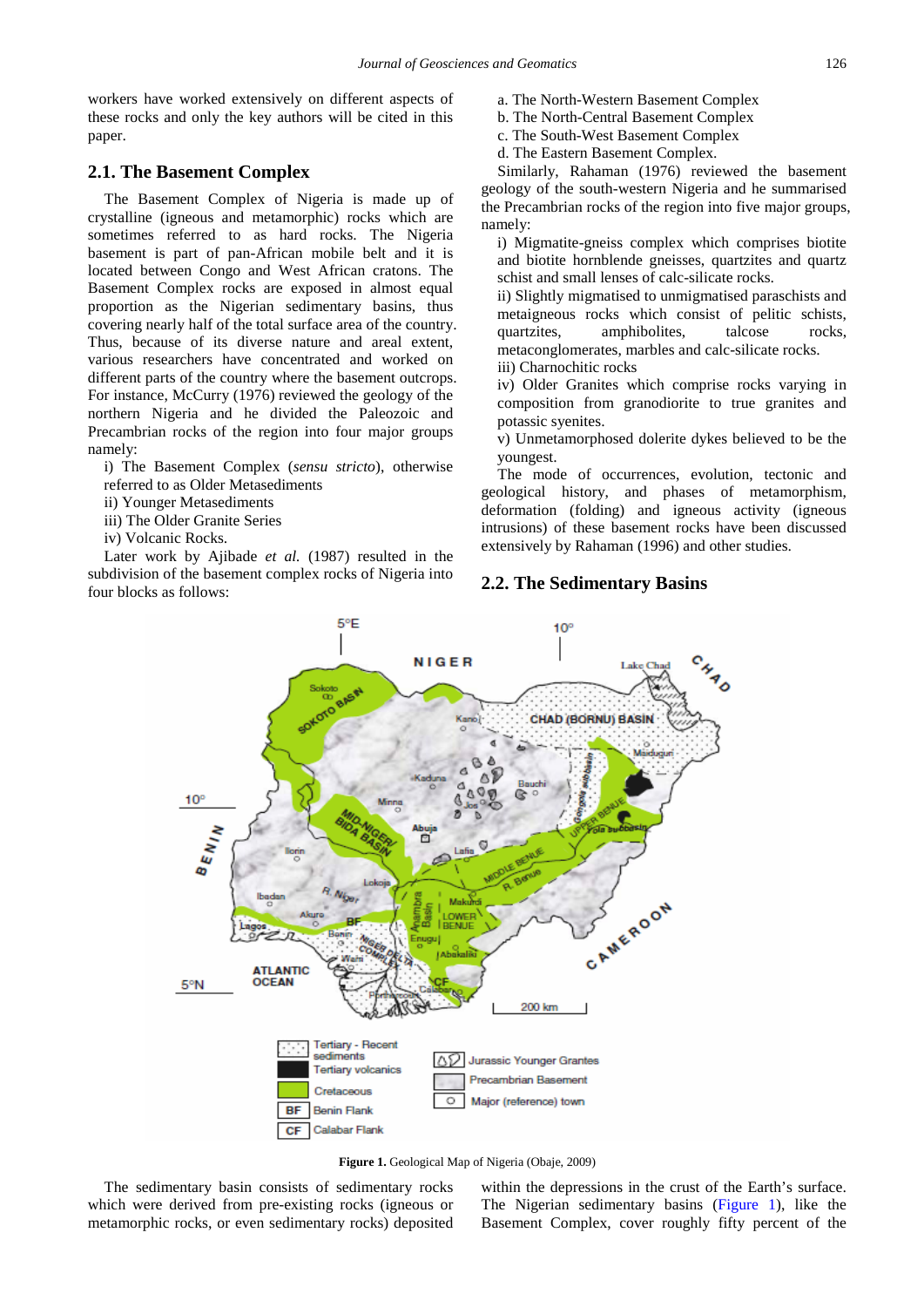total surface area of the country. They, both inland and coastal basins, are grouped into seven relatively small basins and these are:

- i) Anambra Basin
- ii) Benue Trough
- iii) Bida (or Mid-Niger or Nupe) Basin
- iv) Chad (or Bornu) Basin
- v) Dahomey Basin
- vi) Sokoto Basin
- vii) The Niger Delta Basin

The origin and tectonic evolution, stratigraphy and sedimentology, basin fill, lithofacies and economic potentials of these basins have been extensively studied by various authors (e.g. Adeleye, 1971; Ojo and Akande, 2002; Nwajide and Reijers, 1986; Nwajide, 1990; Obaje, 2011, Short and Stauble, 1967).

## **3. Causes of Erosion**

Because of more prevalence of gully erosion in the southeastern part of the country as earlier noted, the region has attracted more attention of a number of researchers to unravel the causes of gully erosion. Therefore, the works from this area are overwhelming in the literature.

Gully erosion can be caused in a number of ways, having different mechanisms, modes and conditions of formation; some of which are directly related to the underlying geology and the severity of the surface processes operating on the surface geology and soil cover. Ezechi and Okagbue (1989) summarized the types of gully erosion with respect to their modes and conditions of formation, and common advance mechanism [\(Table 1\)](#page-2-0). Their study indicated that the nature of the underlying bed (or geology) has a bearing on the initiation and propagation of gullies. Observations have also shown that gully erosion, in Nigeria, is more predominant in the sedimentary terrains and perhaps in the basement/sediment contact areas. This accounts for why its occurrences is more skewed to the south-eastern Nigeria where most of the gullies take the advantage of the loosely consolidated and sometimes friable rocks such as the Ajali Sandstone in Auchi area of Edo State of Nigeria (Nwajide, personal communication). The causes of gully erosion with respect to the geologic settings as suggested by the earlier studies are numerous. Some of the identified natural causes include tectonism and uplift, climatic factors, geotechnical properties of soil, among others. Anthropogenic causes include farming and uncontrolled grazing practices, deforestation, and mining activities.

**Table 1. Gully types, modes and conditions of formation and common advance mechanism (Ezechi and Okagbue, 1989)**

<span id="page-2-0"></span>

| Gully<br><b>Type</b> | <b>Modes and Condition of</b><br><b>Formation</b> | <b>Common Advance Mechanism</b>                     |
|----------------------|---------------------------------------------------|-----------------------------------------------------|
|                      | Base level Groundwater flow                       | Slope undermine, sliding<br>and<br>slumping         |
| Scarp                | Runoff and slope change                           | undermining,<br>Slope<br>sliding/slumping, toppling |
| Fracture             | Runoff<br>shrinkage<br>and<br>fracture            | Collapsing, also block failure                      |
| Incidental           | Runoff concentration and<br>by man                | vulnerable soil exposure Common sliding/slumping.   |

## **4. Impacts of Gully Erosion**

The impacts of gully erosion in Nigeria are enormous and similar to that obtainable elsewhere in the world and they include:

i) **Loss of Farmland**: A vast area of farmlands has been lost due to the menace of gully erosion while others are at their various stages of destruction leading to drastic decrease in agricultural productivity and ultimately food shortage that can lead to famine.

ii) **Treat to Vegetation**: The gully erosion in Nigeria has resulted in loss of vegetation as its continuous expansion encroaches into areas that are hitherto forest leading to falling of trees and exposure of more surface areas to gully activities. The phenomenon if allowed to continue and remains unchecked may ultimately lead to climatic changes locally or globally.

<span id="page-2-1"></span>

**Figure 2.** Umuaka Gully site Enuvie (Akpokodje, *et al. 2010*)



**Figure 3.** Exposure of utility cable by gully erosion, Minna, Niger State of Nigeria (Personal photo taken by the leading author, 2012**)**



**Figure 4.** A Gully Site in Umuchiana, Aguata, Anambra State (Igbokwe, 2008)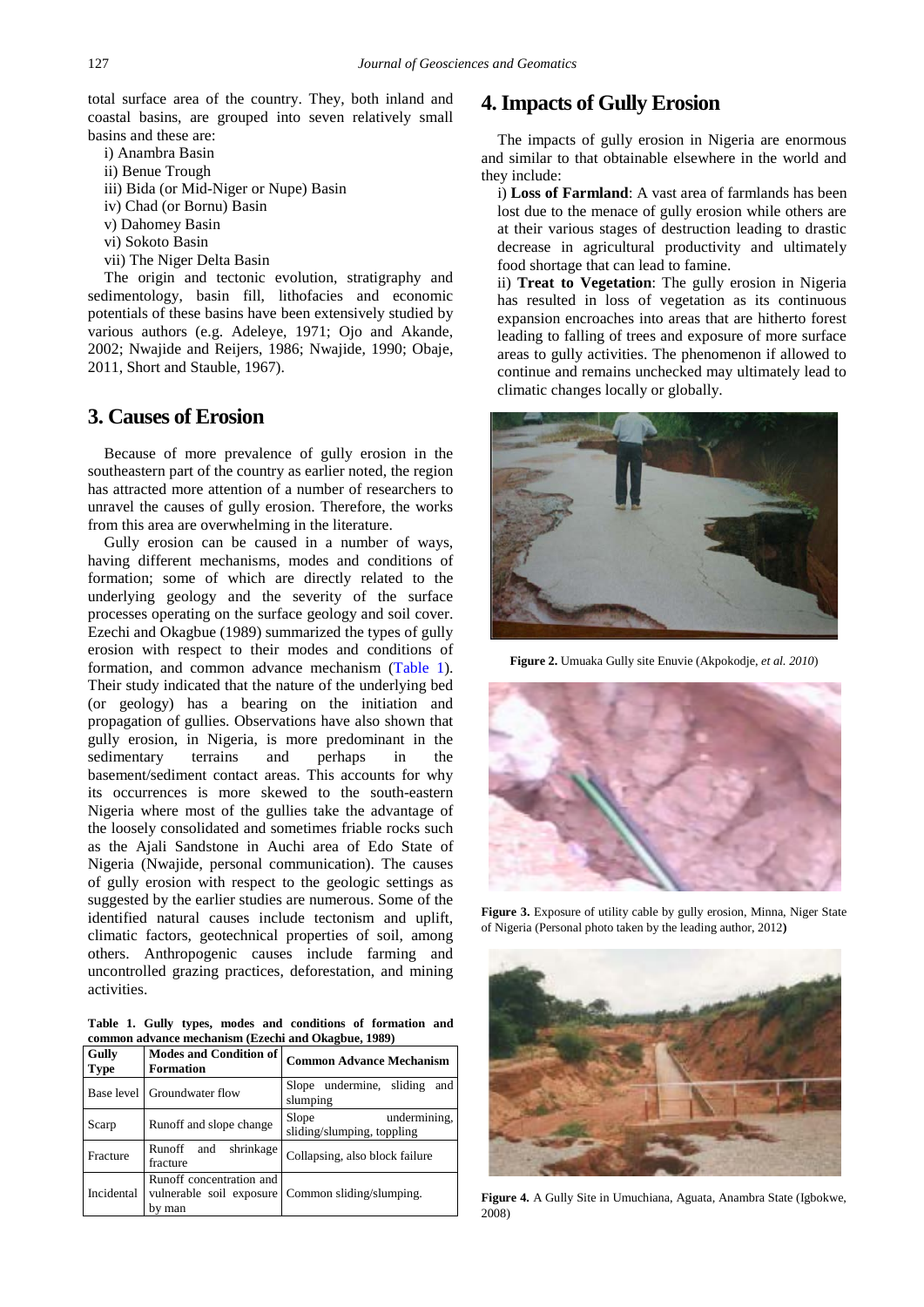<span id="page-3-0"></span>

Figure 5. A three-storey building about to be swallowed by gully erosion at Omabge Estate, Onitsha (News Agency of Nigeria, 2011)

iii) **Effect on Properties**: Several properties whose value cannot be quantified accurately here have been destroyed and others are under treat by this menace especially houses and other properties located on the floodplain. About 10 houses have been lost in a single event of gully erosion in Auchi area of Edo State. Besides, it was reported recently that over 450 buildings are lost in Edo State of Nigeria as a result of erosion (NTA News, Sunday  $6<sup>th</sup>$  July 2013). On a separate note, Committee on Erosion and Ecological matter recently discovered 15 gully sites in Bida, Niger State of Nigeria (NTA Minna News, Wednesday  $17<sup>th</sup>$ July 2013). Apart from untimely evacuation from these gully sites, infrastructural facilities such as pipelines, utility cables, roads and houses also suffer from these hazardous events (Figure  $2 -$  [Figure 5\)](#page-3-0).

iv) **Effect on Life**: Many lives have been lost as a result of the problem of gully erosion. Some either fell into these gullies and sustained various degrees of injury or died. Some instances have also been reported where people are drowned in some of the gully sites. About 23 people have been reported in the past few years to have lost their lives in a single event of gullying activities in Ibori, Ugbalo, Ewu-Eguare, Idogalo and Oludide communities of Edo State, Nigeria. Millions of people have been displaced and evacuated their homes following the gully incidences. The gully erosion in Oko community in Anambra State has created a deep gully and wide crater, threatening to sweep away the homes of about 826 families as this channel is continuously expanding at an alarming rate.

<span id="page-3-1"></span>

**Figure 6.** Road hazard resulting from gully erosion at Orlu/Mgbee road (imostateblog, 2012)

v) **Isolation of Villages and Towns:** Gully erosion has resulted in the separation of adjacent villages and towns as it may involve collapse of the bridges linking them together. This has had negative impacts on such areas since some facilities such as schools, hospitals and water supplies shared by the affected neighbouring communities may become inaccessible. Transportation of farm produce has also been affected and this also often leads to loss of agricultural products especially the perishable ones. Traders who also go to these areas for their trade are also cut off from their normal day-today business [\(Figure 6\)](#page-3-1).

vi) **Bad Land:** Gully erosion has given rise to infertile and barren land that may need to be reclaimed. This usually brings untold hardship to the inhabitants if the land is still inhabitable but has been severely affected. Anambra State has lost over 30 percent of her land, and over 40 percent of the total area of land and homes are being threatened by the menace according to the Anambra State Ministry of Environment.

# **5. Proposed Solutions to Gully Erosion in Nigeria**

Prevention is better than cure, they say. Thus, prevention of the processes or mechanisms that result into or advance to gully erosion should be of paramount importance to all the stakeholders in environmental management in the country. Control measures to stem gully erosion that are incipient are most effective when erosion is still at an early stage (Obidimma and Olorunfemi, 2011). Organic carbon, chemical properties, textural characteristics and moisture content of the soil have been suggested as the most useful factors to be considered in a detailed survey and control of gully (Osadebe and Enuvie, 2008)*.* Thus, these factors and others should be carefully examined in the erosion-prone regions of the country in a bid to better design preventive measures. Other measures that could be used to curb the menace of gully erosion are suggested as follows:

i) As earlier mentioned, poor farming techniques were found to be a contributing factor to the growth of gully erosion. Improved farming practices that reduce the gully erosion processes to the barest minimum therefore should be encouraged.

ii) Refuse dump along the river courses impede the flow of water leading to flooding especially during heavy rainfall. Therefore, dumping of refuse on the river channels and floodplains should be prohibited. Government at all levels should enact and enforce laws to deter such activities.

iii) Cultural method (also called vegetative techniques by Simpson, 2010) of erosion control has been found to be a cheap and effective method. Planting of plantain and banana on the floodplains have also been found to be effective in controlling erosion. Grasses species such as *Eulaliopsiss binata* (Babiyo), *Neyraudia reynaudiana* (Dhonde), *Cymbopogon microtheca* (Khar), *Saccharum pontaneum* (Kans) and *Thysanolaena maxima* (Amliso), *Arunduella nepalesis*  (Phurke) and *Themeda species* have been suggested by Ojha and Shrestha (Ojha and Shrestha, 2007) as suitable especially for slope stability.

iv) Inadequate awareness of effects of human activities on both floodplain and river channels contribute to misuse of these areas. Therefore, there should be